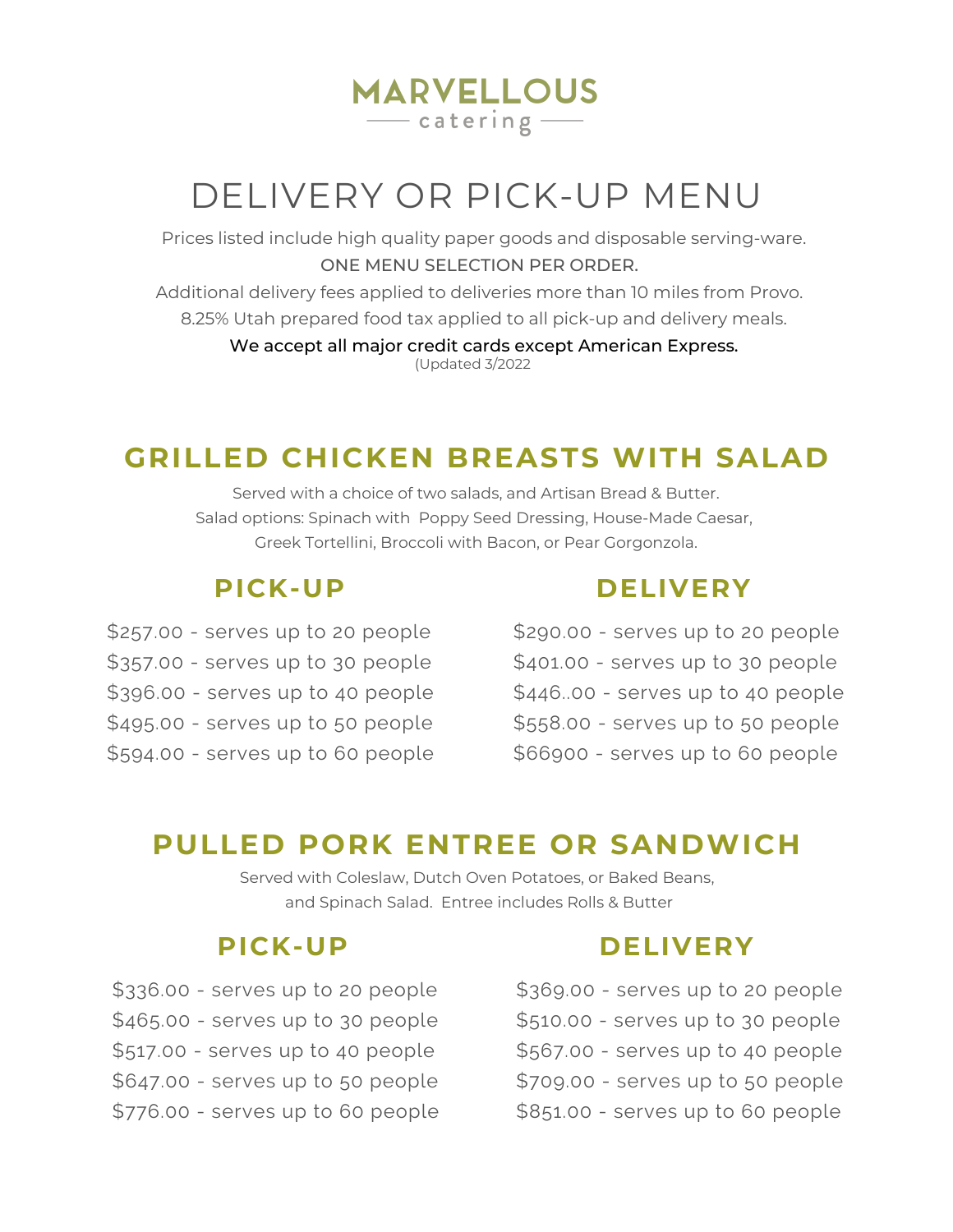## **MOLLY'S FRENCH CHICKEN**

Served with Mashed Potatoes, Spinach Salad, and Artisan Bread & Butter.

\$401.00- serves up to 20 people \$555.00 - serves up to 30 people \$617.00 - serves up to 40 people \$771.00 - serves up to 50 people \$925.00 - serves up to 60 people

### **PICK-UP DELIVERY**

\$434.00- serves up to 20 people \$600.00 - serves up to 30 people \$667.00 - serves up to 40 people \$834.00 - serves up to 50 people \$1000.00 - serves up to 60 people

## **24-HOUR SMOKED BRISKET**

Served with Dutch Oven Potatoes, or Baked Beans, and Salad (Spinach, Caesar or Pear Gorgonzola) - includes Rolls & Butter.

\$456.00- serves up to 20 people \$632.00- serves up to 30 people \$702.00 - serves up to 40 people \$878.00 - serves up to 50 people \$1053.00- serves up to 60 people

### **PICK-UP DELIVERY**

\$489.00- serves up to 20 people \$677.00- serves up to 30 people \$752.00 - serves up to 40 people \$940.00 - serves up to 50 people \$1128.00 - serves up to 60 people

### **SMOKED TURKEY BREAST**

Served with Dutch Oven Potatoes or Mashed Potatoes with Country Gravy, Apple Cranberry Chutney, Spinach or Pear Gorgonzola Salad, Rolls & Butter.

\$462.00 - serves up to 20 people \$639.00 - serves up to 30 people \$710.00 - serves up to 40 people \$888.00 - serves up to 50 people \$1065.00 - serves up to 60 people

#### **PICK-UP DELIVERY**

\$494.00 - serves up to 20 people \$684.00 - serves up to 30 people \$760.00 - serves up to 40 people \$950.00 - serves up to 50 people \$1140.00 - serves up to 60 people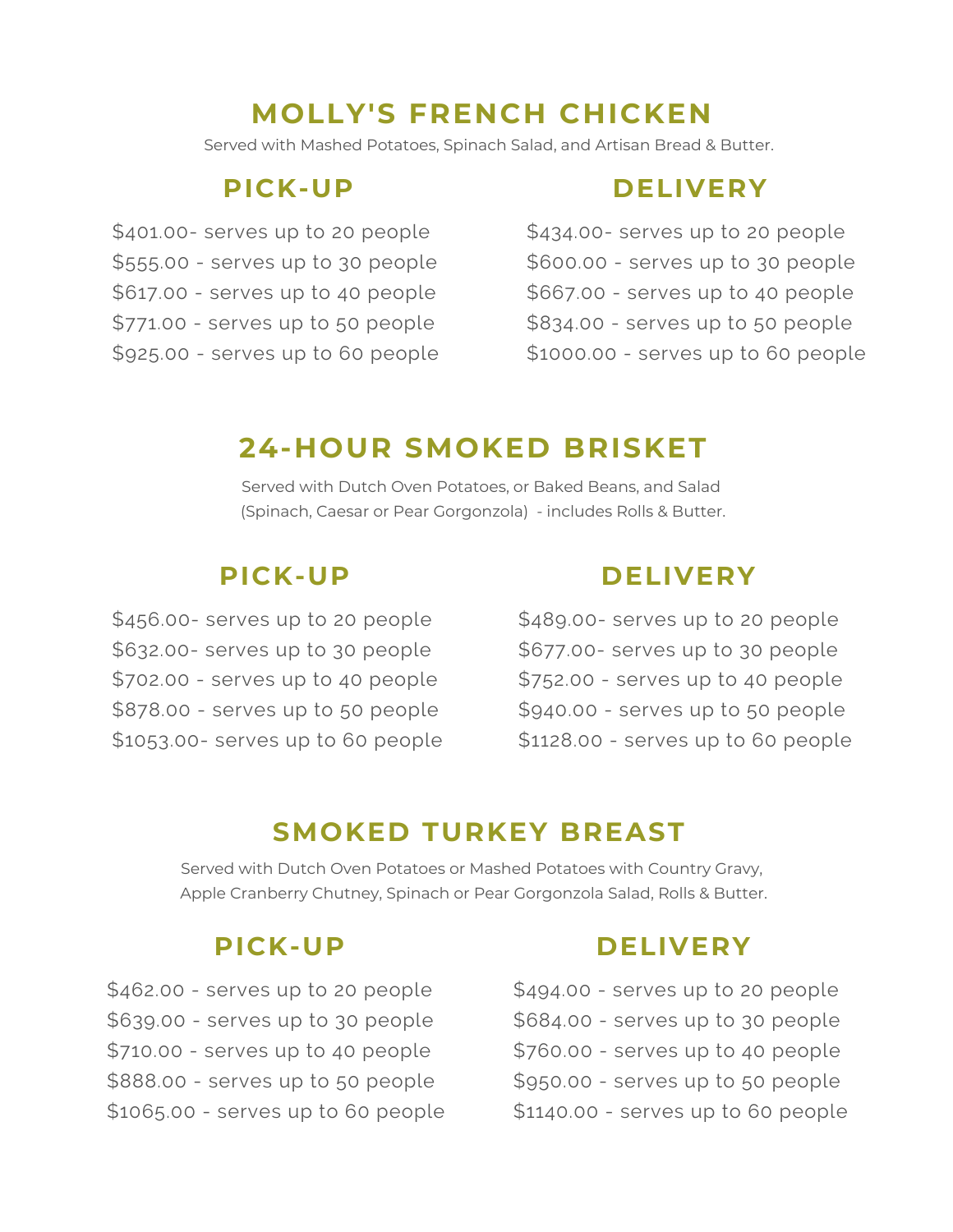## **MARVELLOUS**  $\overline{\phantom{iiiiiiiiiiiiiiiiiiiiiiiiiiiiiiiiiiiiiiiiiiii}}$

## **WEDNESDAY: CHICKEN ENCHILADAS**

*(Only offered on specified day)*

Served with Mexican Rice, Pico de Gallo, Sour Cream, Shredded Romaine, Cilantro Lime Ranch, Guacamole, and Hot Sauce.

\$282.00- serves up to 20 people \$391.00- serves up to 30 people \$434.00 - serves up to 40 people \$543.00 - serves up to 50 people \$651.00 - serves up to 60 people

### **PICK-UP DELIVERY**

\$315.00- serves up to 20 people \$436.00- serves up to 30 people \$484.00 - serves up to 40 people \$605.00 - serves up to 50 people \$726.00 - serves up to 60 people

## **THURSDAY: TURKEY MEATLOAF**

*(Only offered on specified day)*

Served with Mashed Potatoes or Mashed Yams, Mushroom Gravy, Sauteed Green Beans and Rolls & Butter.

\$222.00- serves up to 20 people \$307.00 - serves up to 30 people \$341.00 - serves up to 40 people \$427.00 - serves up to 50 people \$512.00 - serves up to 60 people

## **PICK-UP DELIVERY**

\$281.00- serves up to 20 people \$389.00 - serves up to 30 people \$432.00 - serves up to 40 people \$541.00 - serves up to 50 people \$649.00 - serves up to 60 people